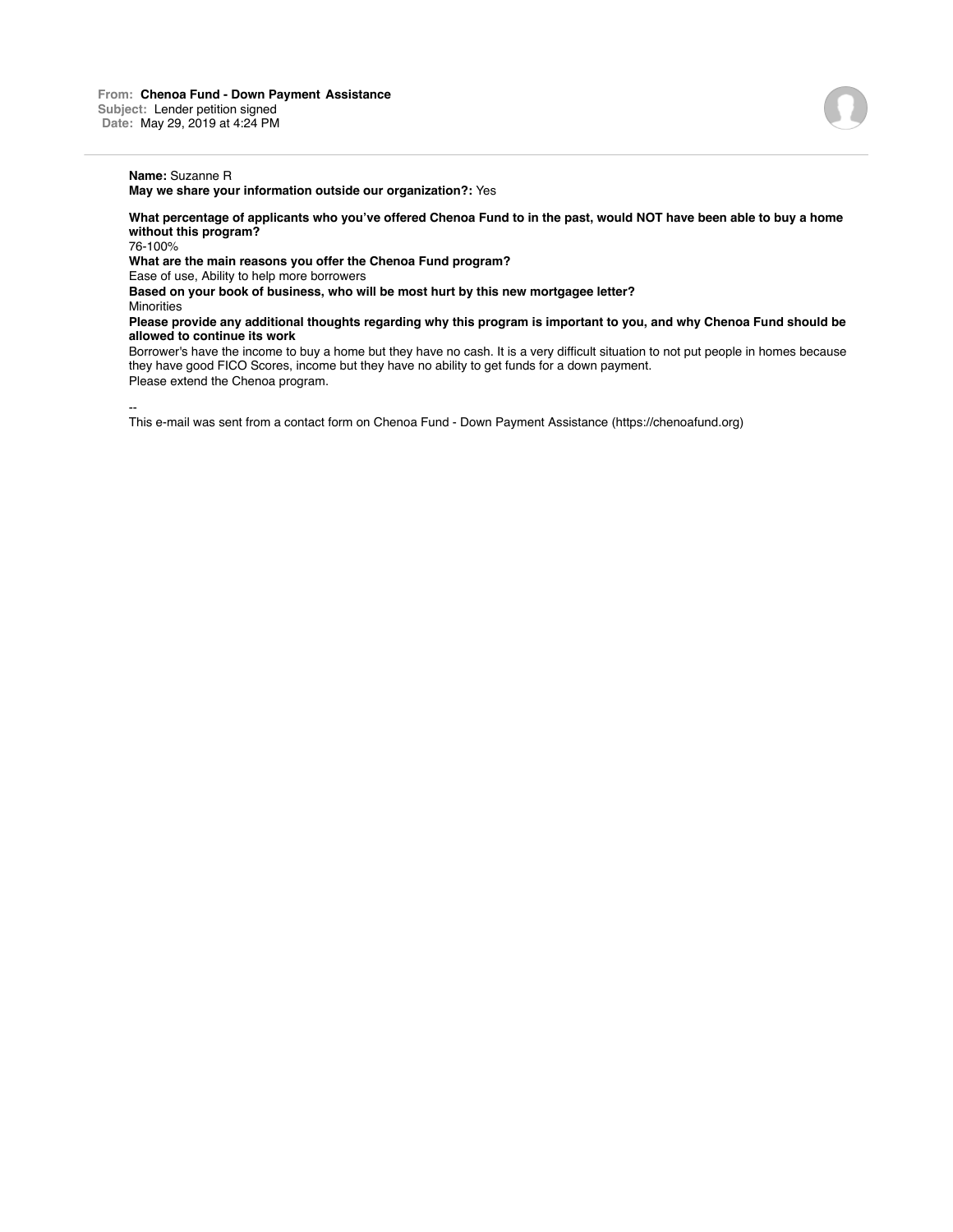**From: Chenoa Fund - Down Payment Assistance Subject:** Lender petition signed **Date:** May 15, 2019 at 10:21 AM



**What percentage of applicants who you've offered Chenoa Fund to in the past, would NOT have been able to buy a home without this program?**

51-75% **What are the main reasons you offer the Chenoa Fund program?** Ability to help more borrowers **Based on your book of business, who will be most hurt by this new mortgagee letter?** Minorities **Please provide any additional thoughts regarding why this program is important to you, and why Chenoa Fund should be allowed to continue its work**

**Name:** Sterling G **May we share your information outside our organization?:** Yes

--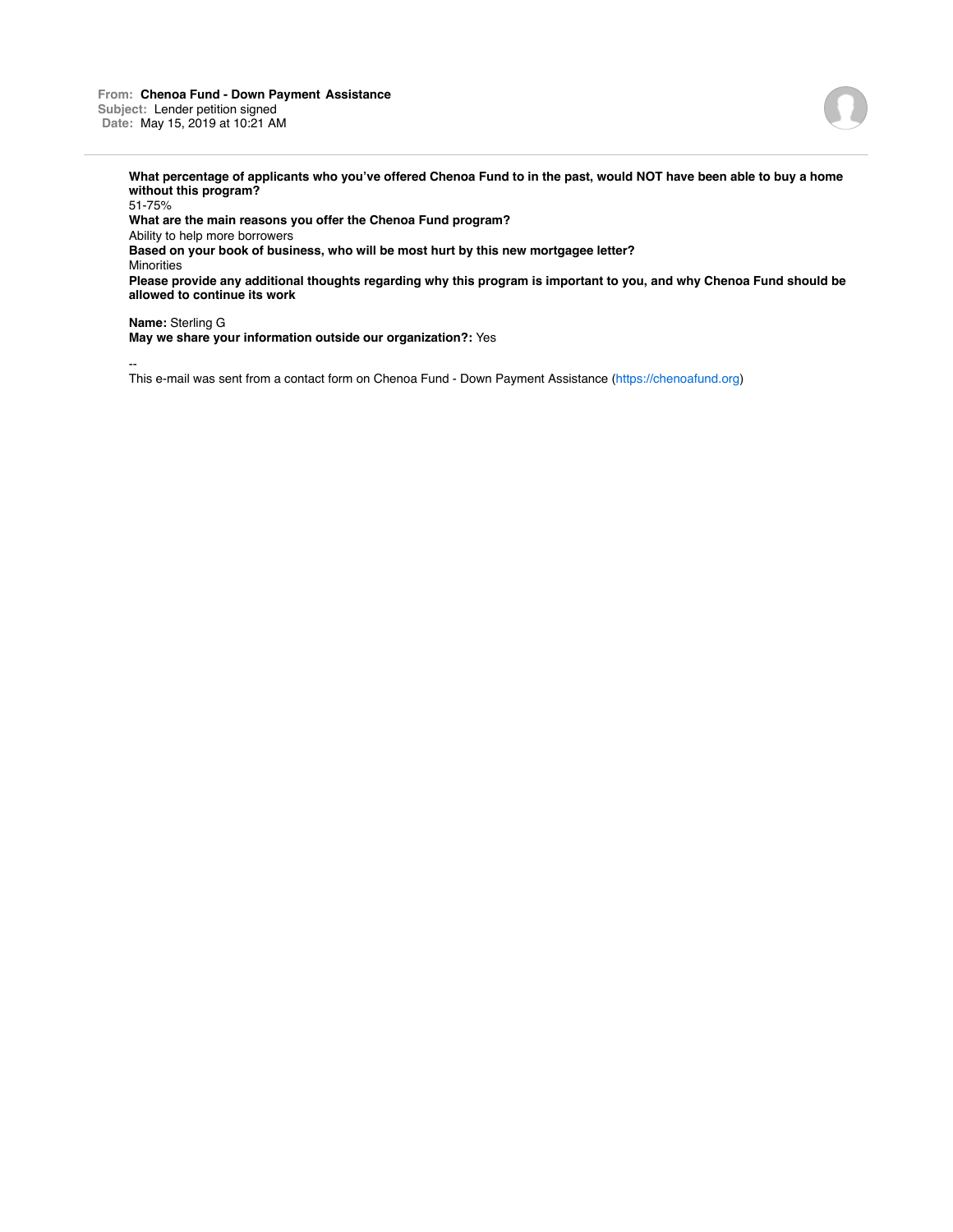**From: Chenoa Fund - Down Payment Assistance Subject:** Lender petition signed **Date:** May 16, 2019 at 12:34 AM



**What percentage of applicants who you've offered Chenoa Fund to in the past, would NOT have been able to buy a home without this program?**

76-100% **What are the main reasons you offer the Chenoa Fund program?** Ability to help more borrowers **Based on your book of business, who will be most hurt by this new mortgagee letter?** All Races Equally **Please provide any additional thoughts regarding why this program is important to you, and why Chenoa Fund should be allowed to continue its work**

**Name:** Mia K

**May we share your information outside our organization?:** Yes

--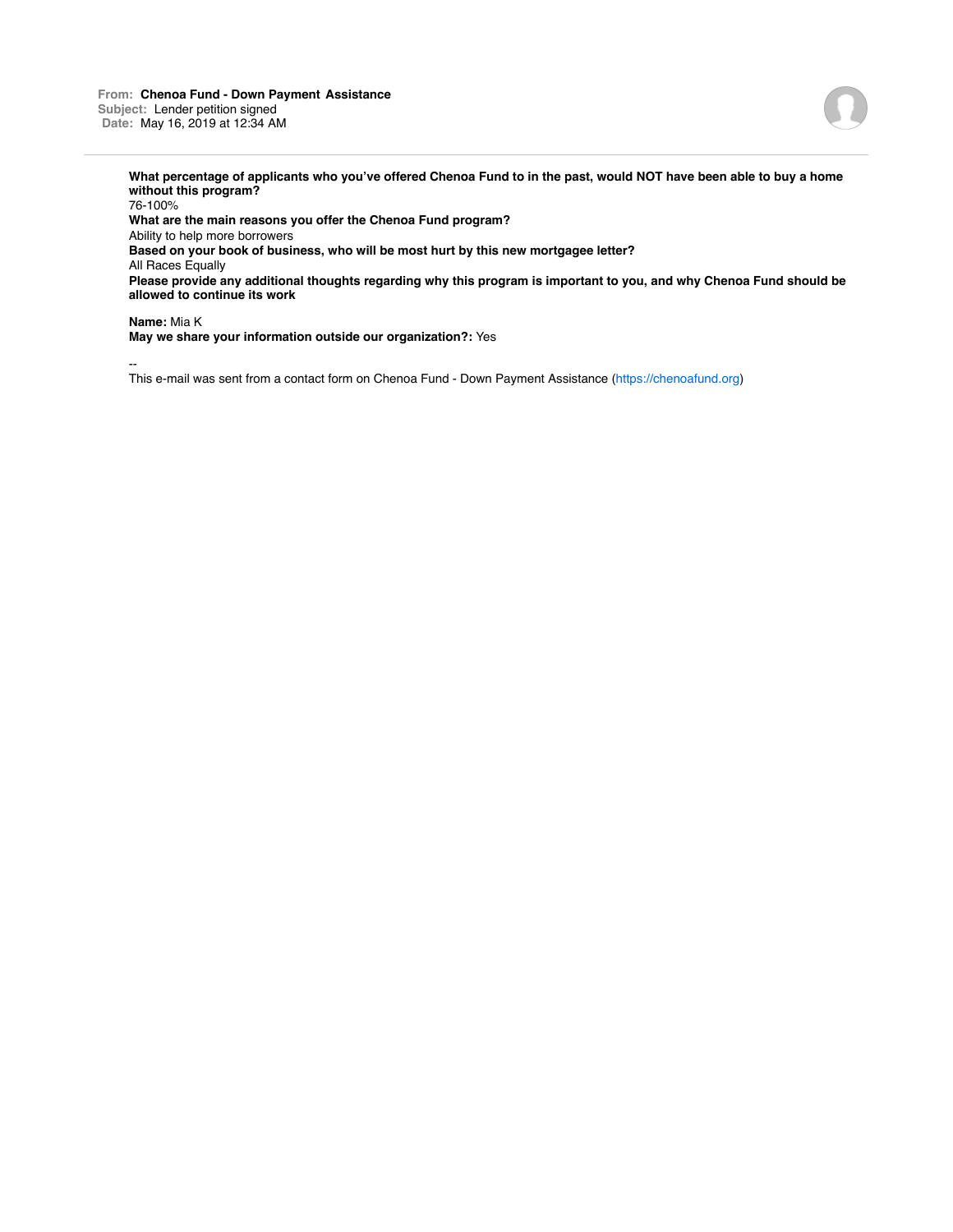

**What percentage of applicants who you've offered Chenoa Fund to in the past, would NOT have been able to buy a home without this program?**

51-75% **What are the main reasons you offer the Chenoa Fund program?** Better price, Ability to help more borrowers, Unique program features **Based on your book of business, who will be most hurt by this new mortgagee letter?** Minorities **Please provide any additional thoughts regarding why this program is important to you, and why Chenoa Fund should be allowed to continue its work**

**Name:** Jimmy V

**May we share your information outside our organization?:** Yes

--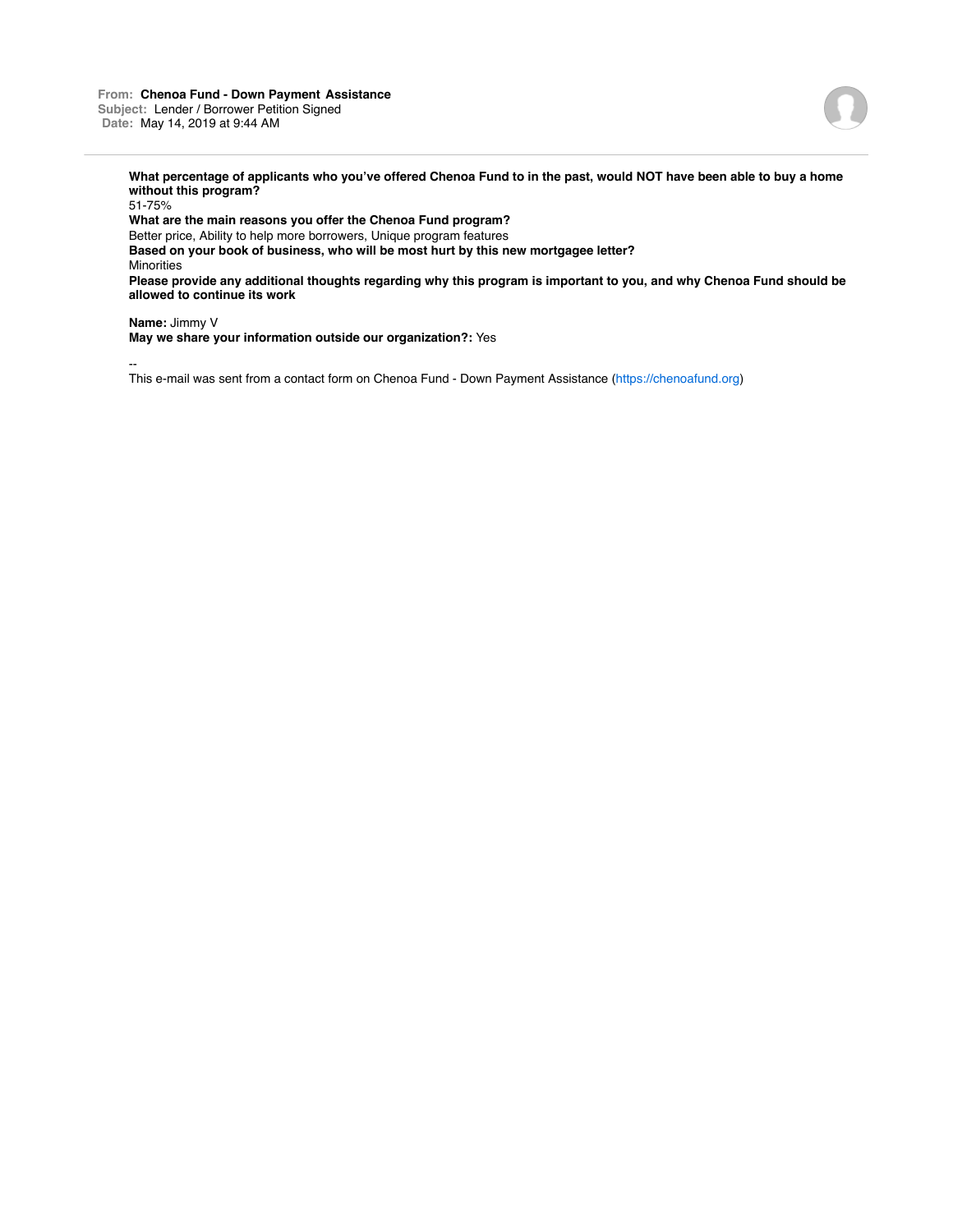## **From: Chenoa Fund - Down Payment Assistance Subject:** Lender / Borrower Petition Signed **Date:** May 14, 2019 at 10:37 AM



**What percentage of applicants who you've offered Chenoa Fund to in the past, would NOT have been able to buy a home without this program?**

76-100% **What are the main reasons you offer the Chenoa Fund program?** Unique program features **Based on your book of business, who will be most hurt by this new mortgagee letter?** All Races Equally **Please provide any additional thoughts regarding why this program is important to you, and why Chenoa Fund should be allowed to continue its work**

**Name:** Andrea S **May we share your information outside our organization?:** Yes

--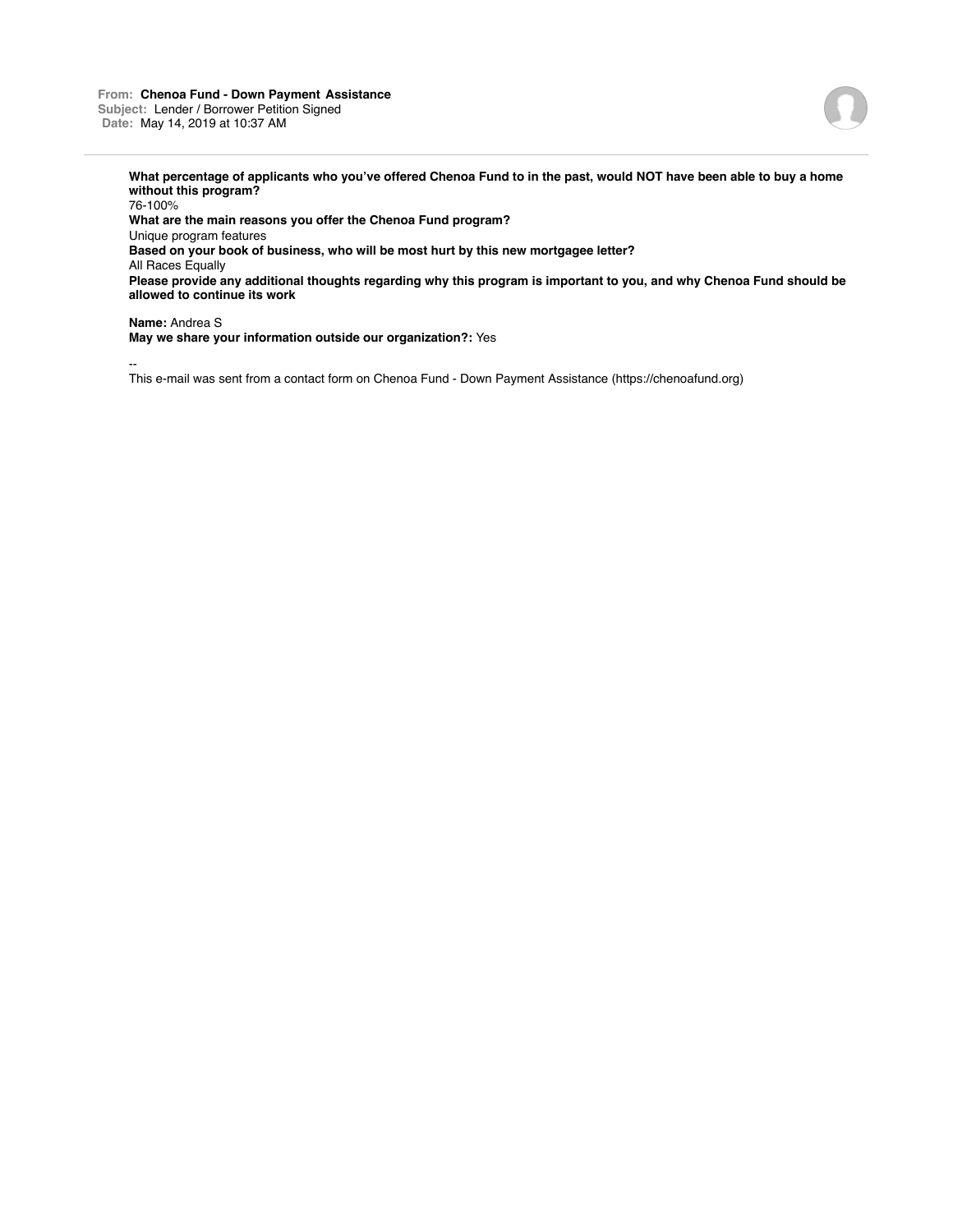**May we share your information outside our organization?:** Yes

**What percentage of applicants who you've offered Chenoa Fund to in the past, would NOT have been able to buy a home without this program?**

76-100%

**What are the main reasons you offer the Chenoa Fund program?**

Ability to help more borrowers

**Based on your book of business, who will be most hurt by this new mortgagee letter?**

**Minorities** 

--

**Please provide any additional thoughts regarding why this program is important to you, and why Chenoa Fund should be allowed to continue its work**

This is a great program that has allowed us to help many borrower become homeowners. These are clients who wouldn't otherwise be able to purchase a home and realize the American dream of home ownership. Because of the Chenoa Fund they have been able to do so before home prices get too high and price them out of the possibility of owning a home.